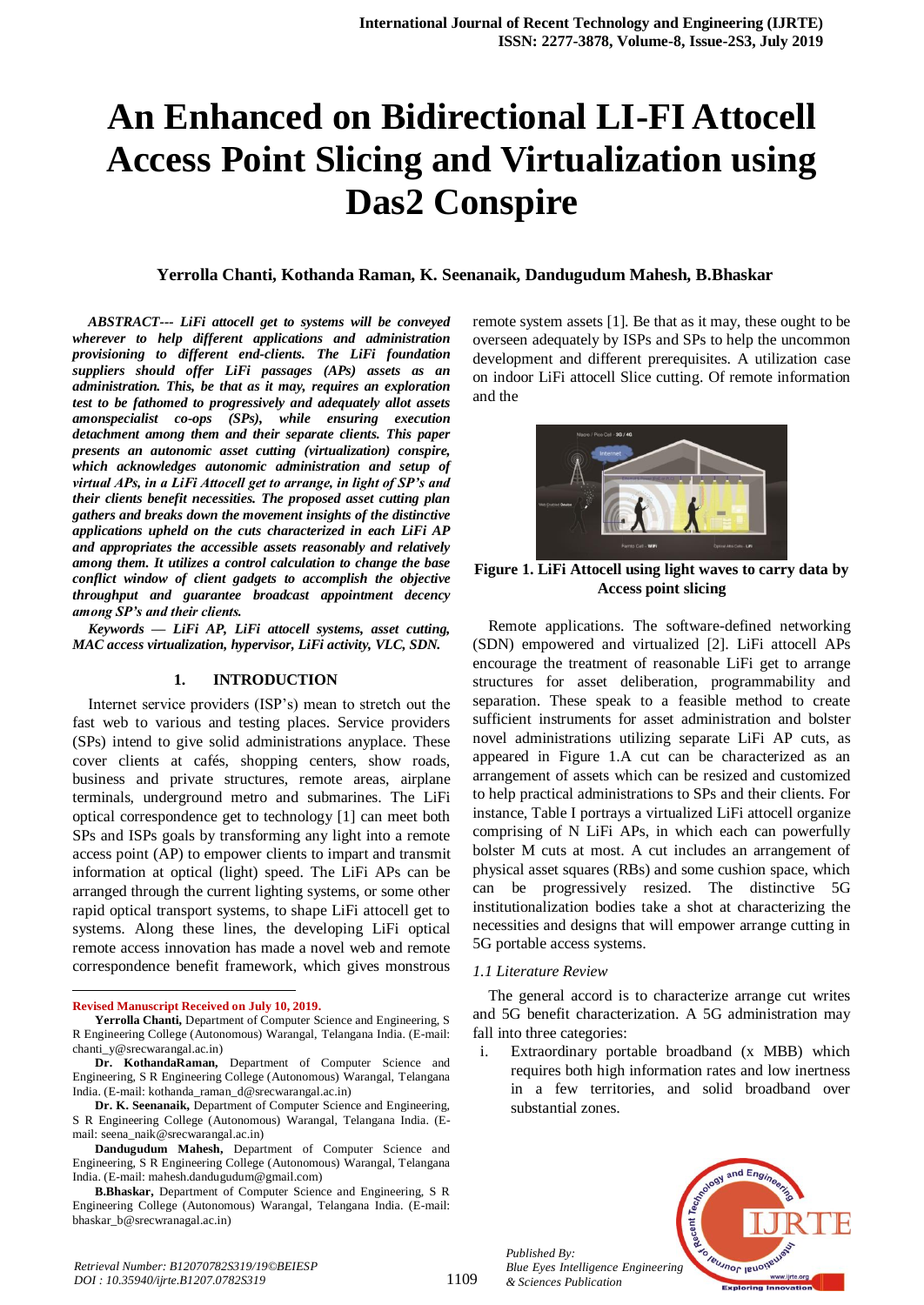- ii. Monstrous machine-type correspondence (m MTC), which needs remote availability for gigantic sending gadgets.
- iii. Ultra-dependable and low-dormancy interchanges (u RLLC) or ultra-solid MTC, which covers all administrations requiring ultra-low inactivity connections with a specific level of unwavering quality. The LiFi attocell innovation indicates both the physical layer and the medium access control (MAC) conventions.

The physical layer adjusts the balance and coding plan (MCS) level in view of the channel condition, motion t oimpedance in addition to clamor proportion (SINR), of every client gadget (UD). to enhance the accessible range proficiency. The MAC layer circulates the accessible range among the remote UD's utilizing a multi-client get to convention [3].

| AP  | Slice spectrum (RBs) | Slice buffer (bytes) |  |
|-----|----------------------|----------------------|--|
|     | $S1, S2, \ldots$ sm  | $B1,B2,\ldots Bm$    |  |
| AP1 | $24,15,\ldots,40$    |                      |  |
|     |                      |                      |  |
| APN | $28, 28, \ldots, 35$ | $65,180,\ldots$ 400  |  |

**Table 1: Life Ap Slices.**

This timetables the entrance to the LiFi air interface among the UDs utilizing the time as well as recurrence assets in downlink and uplink headings. A SDN work decouples the control plane of the LiFi air interface from its information plane. The control plane determines the planning rationale and administration provisioning approach, though the information plane applies the booking rationale and the movement preparing and dealing with arrangements.

A virtualization layer between these control and information planes gives the virtualization work parameters of each cut designed in a virtualized LiFi AP for the control plane. The SDN work controls the distinctive cuts and projects their asset portion through designing their virtualization work parameters. In this manner, the SDN and virtualization capacities can empower full virtualization for the air interface of a LiFi AP.

A two-advance orthogonal frequency-division multiple access (OFDMA) scheduler can be sent in each LiFi AP to distribute the downlink assets of LiFi air interface among the bolstered cuts per outline. The virtualization of uplink air interface of LiFi APs depends on the idea of the uplink MAC convention. For instance, the uplink cuts can be segregated by sending a time division multiple access (TDMA) MAC convention, which allocates a restrictive timeshare for each cut in light of its prerequisites. This, be that as it may, may bring about under-using the saved timeshare of a cut since some of them might be left unused within the sight of latent clients of each cut [4].

An arbitrary access convention, in any case, for example, transporter sense different access with impact shirking (CSMA/CA) has a more unique and pioneering nature. It can adaptively deal with the timeshare of each cut by the quantity of dynamic clients. A half and half TDMA/CSMA-CA MAC convention can conquer the usage wastefulness of the TDMA part, while amplifying the normal aggregate

throughput through the CSMA/CA part, in view of its shrewd nature. The downlink range can be overseen among the SPs and their individual UDs at the AP level. Be that as it may, the uplink range can be overseen at the UDs level through controlling their uplink get to channel likelihood and congestion window (CW). For instance, a SPi can acquire a twofold throughput of SPj, if the SPj is allotted a twofold CW of SPi. The uplink scheduler calculation powerfully saves a variable number of availabilities in each TDMA-CSMA/CA super frame in light of the activity request of clients and required asset reservation of their cut. The unused schedule vacancies in super frames are distributed to unscheduled clients in a dispute based access mode utilizing CSMA/CA convention [5].



**Figure 2. A changed fundamental plan of LiFi AP attocell virtualization**

Whatever is left of this paper is sorted out as takes after. In the exploration issue is expressed while elucidating the contributions of this paper contrasted with the primary significant related work. In the LiFi AP virtualization demonstrates is portrayed. In the downlink range cutting and MAC virtualization approaches are talked about. In the uplink range virtualization is clarified. In the SDN application to a virtualized LiFi get to arrange is presented. In the acknowledgment unpredictability of the proposed DAS2 conspire is clarified. In the recreation comes about are displayed. In the conclusions and next research steps are talked about.

# **2. PROBLEM STATEMENT AND RELATED WORK**

The LiFi attocell channel attributes are unique in relation to those of a commonplace RF channel. The LiFi channel pick up may not vary when the client is stationary. In any case, the scope of a LiFi AP flag is littler and the UDs may encounter flag deterrents, as they fall all through the FOV (field-of-see) of transmitters/recipients.



*Published By:*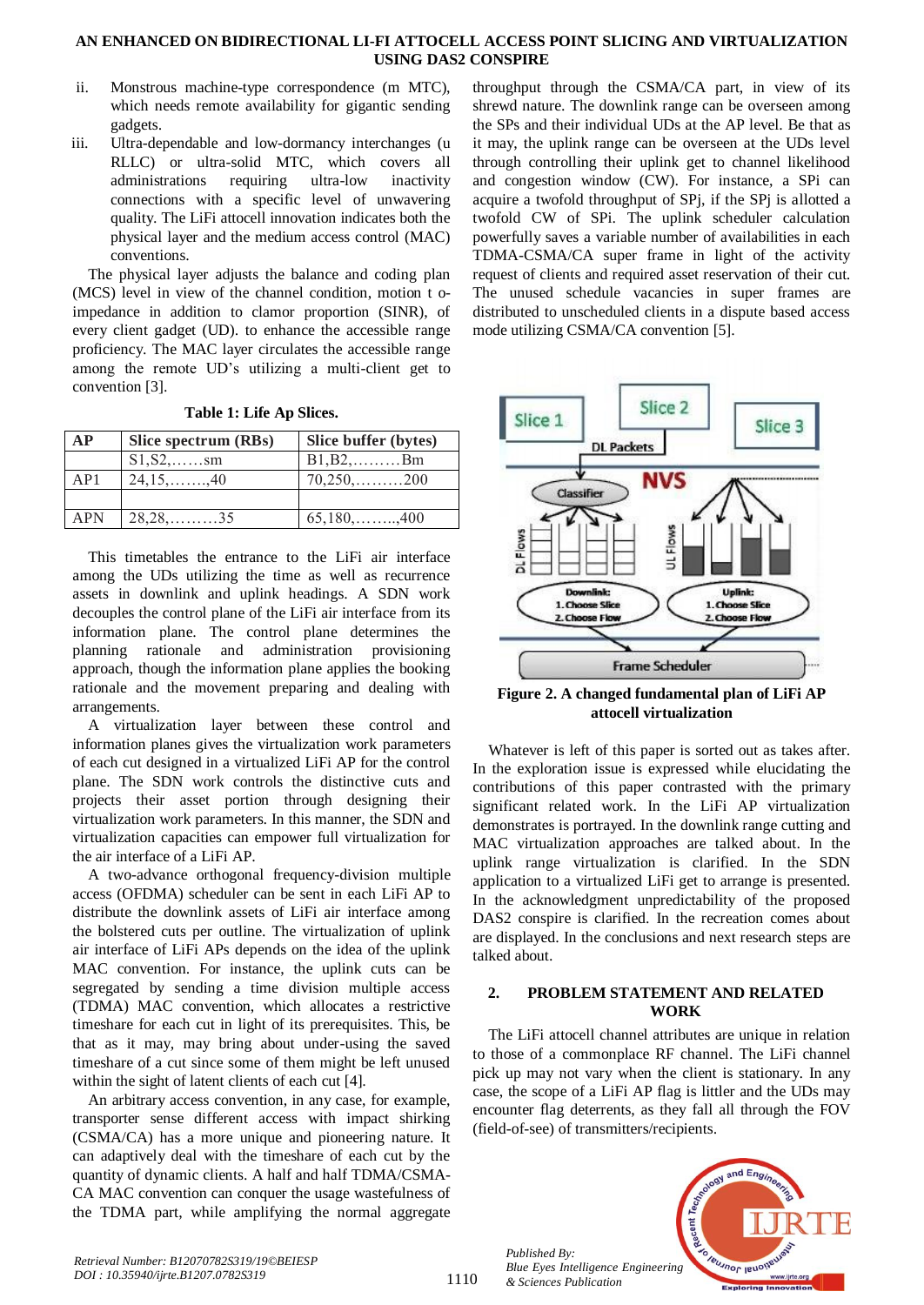While, stationary LiFi UDs for the most part encounter pretty much steady throughput, the UDs with versatility and nonstop introduction varieties may encounter a drop in their throughput. Along these lines, the test is the way to accomplish a viable and reasonable cutting of LiFi attocell assets, autonomous of limit fluctuation and accessibility of LiFi AP assets. Additionally, each 5G administration may have diverse necessities regarding inertness, transfer speed, security and d A basic asset portion approach parcels the spectrum band into various sub-groups and allocates each SP administrator a sub-band for all time (i. e a settled arrangement of asset units).

This devoted asset sharing model isolates the control and client movement of the diverse cuts, which reduces cut flexibility and in addition adaptability, and limits the asset multiplexing pick up. Hence, this model does not permit intraentomb administrator asset getting. Then again, a hypervisor can be sent over the LiFi MAC and physical assets to progressively dispense assets to virtual administrators as per their movement requests and clients' channel conditions.

Table 2 condenses the primary created ways to deal with help remote access systems cutting and virtualization. The idea of system virtualization substrate (NVS) is presented in [6], as appeared in Figure 2. It proposes a cut scheduler, which progressively allots MAC layer assets to cuts with the goal that each cut (administrator) can accomplish its saved physical asset units or ensured throughput rate. In the creators stretch out (NVS) to help incomplete asset reservation utilizing a two-advance confirmation control plot. This saves a base asset for every administrator and offers the rest of the range among the clients of the diverse cuts following the primary start things out served planning discipline.

However, the proposed cutting scheduler and twoadvance confirmation control approach can't be sent to help a self-assertive number of cuts. Notwithstanding the established portable broadband application benefits, the proposed virtual design should bolster some other vertical industry applications. These may incorporate car frameworks, keen matrices, and shrewd city and IoT administrations. A MAC convention is intended to referee medium access among numerous clients, yet it ought to be upgraded to help a variable number of cuts in light of asset sharing correction. This paper presents a coordinated asset virtualization structure for vitalizing LiFi attocell AP assets to sup-port a dynamic number of cuts [7].

An autonomic virtualization conspire is created to help autonomic downlink and uplink asset assignment and sharing among the distinctive cuts in light of their activity loads, proprietors need and expert versioned benefit prerequisites. The created dynamic LiFi AP range sharing (DAS2) conspire keeps running crosswise over LiFi physical/MAC layers. It powerfully shares uplink and downlink assets in light of data got from the physical, MAC and application layers, following a cross-layers configuration show. This empowers UDs to get administrations from their cuts in view of downlink range units control and broadcast appointment control that guarantees benefit confinement and decency among UDs inside and crosswise over cuts. The proposed asset

virtualization outline work has been widely assessed to exhibit the fundamental a subjective number of cuts. A broadcast appointment control deliberation work chooses a particular physical transmission rate for each bolstered cut, while ensuring a base administration rate for dynamic UDs.

It progressively assigns assets to the distinctive SPs in view of their activity stack and the accessibility of LiFi AP downlink and uplink assets. The downlink scheduler can bolster various administration classes on each cut characterized in a LiFi AP. It is related with a confirmation control to ensure the QoS of dynamic cuts. The execution comes about show the thoroughness, adaptability and versatility of the proposed cutting plan in sharing assets among cuts characterized in a LiFi AP.

# *2.1 System Model*

The unmistakable light correspondence (VLC) downlink and infrared (IR) uplink range, and in addition the cradle of a LiFi AP can be progressively sorted out into cuts in Decker Containers (DC's), as appeared in Figure 2. Every DC is portrayed by its dispensed range limit and cradle space, as clarified in Table 1. A DC can act naturally contained with its asset scheduler and MAC convention to serve its bought in UDs following a dynamic sharing asset approach. The hypervisor utilizes the DC (virtual machine (VM)) screen/director to screen man-age and progressively organize access to physical and MAC assets among upheld cuts. This keeps up detachment among physical assets designated to dynamic cuts (DCs) per downlink and uplink MAC outlines.

It additionally permits asset getting among cuts. The AP controller parleys the entrance and control activity admission to the physical assets, which are apportioned in DCs. We expect that the LiFi AP utilizes physical layer culminate channel state data (CSI) and a versatile balance and coding (AMC) conspire. These adapt to any debasement in channel quality to boost the range throughput. OFDMA and TDMA-CSMA/CA MAC conventions are sent to help various clients' access in LiFi downlink and uplink headings, separately. A UD is furnished with a remote handset that backings the VLC range in downlink and IR in uplink headings and IEEE 802.11 Wi-Fi.

The UDs just convey through Wi-Fi when they are out of the LiFi AP scope or experience light channel blocking. The downlink range is evaluated in recurrence and time spaces regarding least range units called RBs and got to in schedule openings. A solitary RB may comprise of one or different subcarriers as per the remote innovation. The aggregate number of subcarriers accessible on the LiFi downlink can be computed by increasing the quantity of RBs,  $N_{SC}^{RB}$ , by the quantity of subcarriers per RB, N RB. In this way, the data transfer capacity of a solitary subcarrier can be figured by separating the aggregate reasonable LiFi downlink bandwidth, by the quantity of advantages of virtualization and analyze the execution of a downlink range subcarriers, for example,



*Published By:*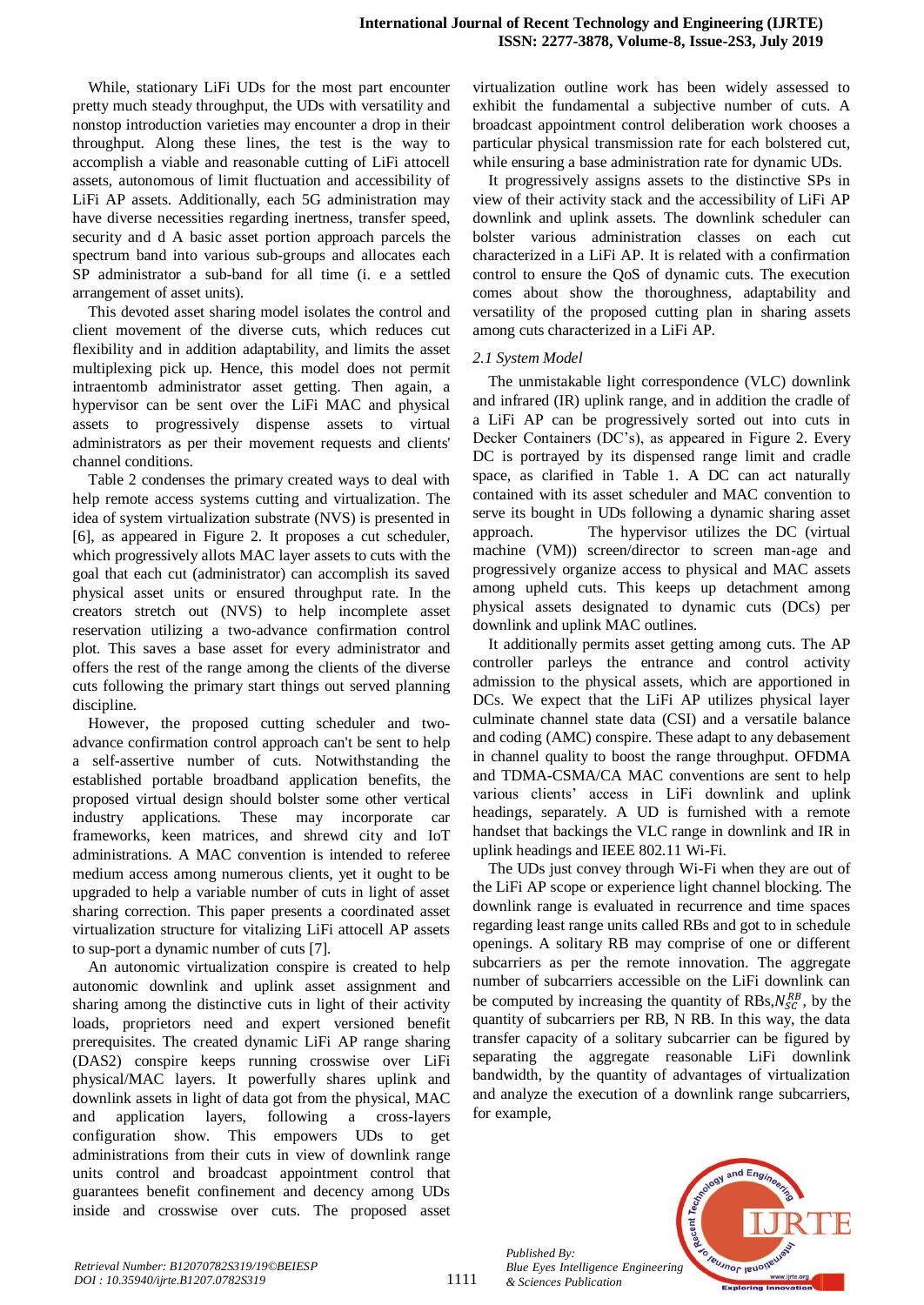$$
b_{sc} = \frac{B}{N_{RB}^{DL} \times N_{SC}^{RB}}
$$

 $\overline{RB}$  (1)

a virtualized LiFi AP to a non-virtualized LiFi AP. Rather than the cutting edge work over, the proposed virtualization conspire upholds dynamic sharing of LiFi down-connection and uplink assets cuts among SPs and their separate client gatherings. It runs in light of straightforward reflections for the MAC and physical assets of LiFi APs to dependably bolster.

The UDs just convey through Wi-Fi when they are out of the LiFi AP scope or experience light channel blocking. The downlink range is evaluated in recurrence and time spaces regarding least range units called RBs and got to in schedule openings. A solitary RB may comprise of one or different subcarriers as per the remote innovation. The aggregate number of subcarriers accessible on the LiFi downlink can be computed by increasing the quantity of RBs, NDL, by the quantity of the data transfer capacity of a subcarrier data transfer capacity is thought to be little, contrasted with the intelligent remote channel transmission capacity. The LiFi downlink bandwidth, "B" Hz, and the support space, "Q", are progressively shared among an arrangement of cuts. A SP is distributed a cut which can be shared among its clients. A downlink virtual demand, r, is spoken to by (ID,  $p, N_{RR}, t_s$ , where ID dependability, which requires a suitable method to give a system cut customized to each administration. Speaks to the cut identifier which demonstrates the cut kind (e.g. which scheduler) notwithstanding the inhabitant ID who is responsible for the cut, p speaks to the need level,  $N_{RB}$  speaks to the base number of asked for RBs, and ts speaks to the base number of required vacancies. The time access to the IR uplink range of LiFi APs is separated into settled length half and half edges.

**Table 2: Wireless Net Works Resource Slicing And Virtualization Related Work**

| <b>Technology</b>                             | objective                                                                      | <b>Uplink</b>                   | <b>Downlink</b>                      | Proof of              |
|-----------------------------------------------|--------------------------------------------------------------------------------|---------------------------------|--------------------------------------|-----------------------|
|                                               |                                                                                |                                 |                                      | concept               |
| WiMax<br>$[16]$                               | slicing<br>framework                                                           | slice and<br>flow<br>scheduling | slice and<br>flow<br>scheduling      | <b>NVS</b>            |
| LTE[17]                                       | resources<br>assignment-<br>based<br>predefined<br>load<br>balancing<br>levels | N <sub>O</sub>                  | downlink<br><b>PRBs</b><br>scheduler | N <sub>O</sub>        |
| <b>IEEE</b><br>802.16<br>(WiMax)<br>[18],[19] | Air-Tim<br>fairness and<br>slice<br>isolation                                  | N <sub>O</sub>                  | traffic<br>shaping                   | WiMax<br>Prototype    |
| <b>IEEE</b><br>802.11                         | efficient<br>experiments<br>isolation on                                       | TDM-<br>based slice             | TDM-based<br>slice                   | <b>ORBIT</b>          |
| (WiFi) [19]                                   | an<br>experimental<br>wireless<br>tested                                       |                                 | Scheduling Scheduling                | Software<br>interface |
| <b>IEEE</b>                                   | TDMA-                                                                          | NO                              | airtime                              | N <sub>O</sub>        |

|                            | $802.11$ [14] based slicing |                              | based<br>slicing   |                |
|----------------------------|-----------------------------|------------------------------|--------------------|----------------|
| <b>IEEE</b><br>802.11 [11] | Uplink<br>slicing           | airtime-<br>based<br>slicing | N <sub>O</sub>     | Split AP       |
| <b>LTE RAN</b><br>$[15]$   | <b>LTE RAN</b><br>sharing   | N <sub>O</sub>               | partial<br>sharing | N <sub>O</sub> |

A mixture outline comprises of three stages: head (synchronization) transmission, TDMA stage and CSMA/CA stage, as appeared in Fig. 3 [8]. The leader of each edge has a grouping that synchronizes the transmitter clock of LiFi APs with that of UDs. The schedule openings of the half and half TDMA-CSMA/CA outline are allotted adaptively to the distinctive uplink cuts in view of their administration necessities. High need UDs send activity amid the schedule vacancies which are assigned to the TDMA stage While low need UDs send movement amid the rest of the schedule vacancies distributed to the CSMA/CA stage. In each super frame, t, a most extreme number of schedule vacancies, S max(t), are progressively designated to the TDMA stage in light of the aggregate high need movement and Q o S required for each cut.

The CSMA/CA convention keeps running with each vacancy partitioned into its back-off time units. The MAC controller screens the normal support level,  $q\dot{t}k$ , of UD k, ∀k ∈ K, toward the start of super frame . It keeps up the normal support level data for UD  $k$  in the shape  $(qtk, ftk)$ , where ftk is the quantity of super frames which have gone after the most recent report was gotten; and  $q k(t-1)$  is the cradle level of UD *k* got in the most recent report. The MAC controller gauges the normal cradle level of UD k as takes after:

$$
q'k(t) = q'k(t-1) + \left[\lambda_{tk}f_{tk}\right]
$$
\n<sup>(2)</sup>

Where  $\lambda_{ik}$  indicates the mean entry rate of movement produced by UD k per super frame t. The cushion status of UD k is resolved as, Btk =  $q'k(t)$ , if  $q'k(t)$  < Bmax; generally Btk = B max.  $q'k(t)$  May be higher than B max [9]. It sorts the UDs in rising request of their cushion levels. A downlink or an uplink stream ask for is conceded into a cut if it's asked for assets are effectively apportioned. The conceded stream holds its distributed assets until the point when it stops.



**Figure 3. Frame structure in LiFi system.**

cent **VEUJNOL IENO** *Blue Eyes Intelligence Engineering & Sciences Publication* 

and Engi

*Published By:*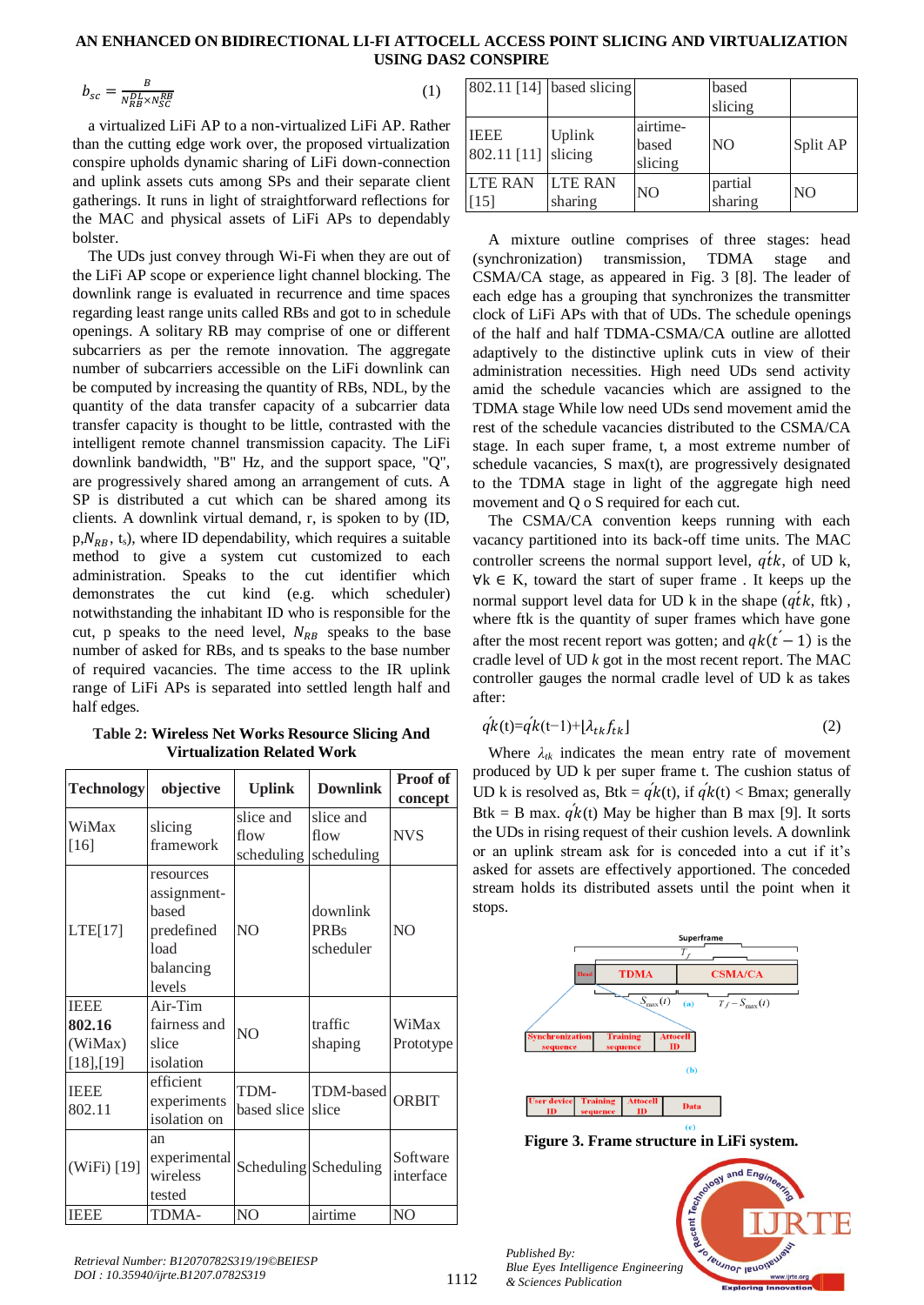*(a) Hybrid uplink outline structure (b) Attocell information outlines structure. (c) Feedback information outlines structure.*

The stream demand can be conceded amid a given schedule vacancy, it stays in the cradle to retry confirmation in whenever opening, if conceivable. At the point when the stream ask for isn't effectively conceded after various availabilities, it is expelled from the cushion and the stream ask for is rejected. The most extreme postponement can be distinctive for each need cut demand level. The LiFi AP keeps up a mapping section for each cut ID and its comparing IP address, which is imparted by the cut orchestrator amid the cutting instantiation process. The clients of the diverse cuts are related with their virtualized LiFi AP (cut) through restricting their IP address with a reporter expansion benefit set identifier (ESSID) promoted in the synchronization guides [10].

#### *2.2 Downlink Resources Slicing*

A slope based OFDMA scheduler dispenses assets to bolstered cuts in each LiFi attocell AP. Downlink activity parcels are policed and ordered in light of their cut ID. Top level scheduler serves the diverse cuts in light of their need weight in climbing request. The unused RBs by the emptied cuts are booked among the over-burden cuts in light of Eq. (2).

This procedure proceeds until the point that the RBs are altogether distributed; or the cuts are altogether served. At the lower level, an upgraded start-time fair queuing (SFQ) scheduler [11] serves parcels sitting tight in the distinctive lines for transmission in the diverse cuts. It plans the RBs among the distinctive clients as indicated by the quantity of RBs distributed to their comparing cuts. Each line is relegated an administration information rate weight in light of its administration need class, c,  $\psi_{ic}$  such that,  $\sum_{c \in C} \psi_{ic} \Sigma$ 1. A worldwide virtual time,  $v_i$ , tracks the bundle  $c \in C$ administration all things considered. Each line has nearby begun and wrap up times, which are indicated by Sic and Fic, separately. At the point when another parcel touches base at a vacant line, c, the begin and complete circumstances of the head-of-line (HOL) bundle are refreshed as takes after:

$$
Sic = \max \{ \text{Fic}, \, \text{vi} \};\tag{3}
$$

They are mapped into a relating line in the cut

$$
F_{ic} = S_{ic} + \frac{L_{ic}}{\psi_{ic}}\tag{4}
$$

Where, ψic in view of their administration class, as appeared in Fig 4. The MAC estimation controller computes, per schedule opening, the aggregate number of conceded movement parcels in A Pi onto cut m, Qtm,  $\forall m \in$ M , in view of Eq.(1), as takes after: K where Lic signifies the parcel length of class c in APi.

The bundles which touch base at non-void cushions sit tight for their administration. The line with the base HOL begin time is chosen for transmission. On the off chance that the HOL bundle can be transmitted in the doled out schedule opening, without discontinuity, it is De-queued

$$
Q_{tm_i} = \sum_{k=1}^{K} B_{tk_m} \tag{5}
$$

 $k=1$  furthermore, the worldwide virtual time is refreshed to the begin time, i.e., Sij [20]. A short time later, the related neighborhood begin and complete circumstances are The neighborhood *DAS2* calculation ensures each cut characterized in an A Pi a base number of RBs, R min, per vacancy. A cut m, which requires various RBs more than R min, is viewed as over-burden and the other way around. In light of Eq. (5), the MAC estimation controller ascertains, per schedule opening, the movement volume vector of cuts characterized in an AP<sub>i</sub>,  $\forall i \in N$ , as takes after:

$$
Qi(t) = [Qi1(t), Qi2(t), ..., QiM(t)], \forall i \in N, m \in M.
$$
 (6)

In view of Eq. (6), the downlinks RBs of each AP are refreshed. On the off chance that the line is nonempty, these updates are indistinguishable to the landing case.

$$
w_{\mathfrak{I}} = \frac{Q_{\mathfrak{I}}(t)}{\sum_{m=1}^{M-U} Q_{\mathfrak{I}}(t)}\tag{7}
$$

Something else, the begin time is set to a vast incentive to expel it from conflict, i.e.,  $S_{ic} = \infty$ .



**Figure.4. LiFi Downlink spectrum virtualization**

#### *2.3 Slice Benefit Estimation Module:*

This module evaluates the moment data transfer capacity required to transmit the movement stream in line j. An ensured data transmission (GB) stream, j, which is conceded in cut m, has a qualified transfer speed ask for, ri, given as: γjt conveyed among the characterized cuts in light of corresponding weights. These are computed as takes after:

$$
r_{ej} = max\left\{\frac{Y_{jt}}{8} [t - S_j(t)], 0\right\}
$$
 (8)

Where γjt indicates the objective movement rate (bps) of stream j; and t is the clock time of LiFi AP.

The administration estimation module keeps up an administration clock for every GB stream running in the cut I; and Sj (t) is the administration clock estimation of stream j at time where ωim signifies the heaviness of cut m characterized in APi; and U indicates the quantity of under loaded cuts. In light of Eq. (4), an over-burden cut m in APi can be distributed a most extreme RBs, R maxim , as takes after: U t, which applies the idea of the Virtual Clock [12]. This administration clock is synchronized with the clock of a LiFi AP, when a stream is conceded. The clock ticks with the accompanying an incentive upon the administration of every parcel in its comparing stream:

*Published By: Blue Eyes Intelligence Engineering & Sciences Publication* 

1113

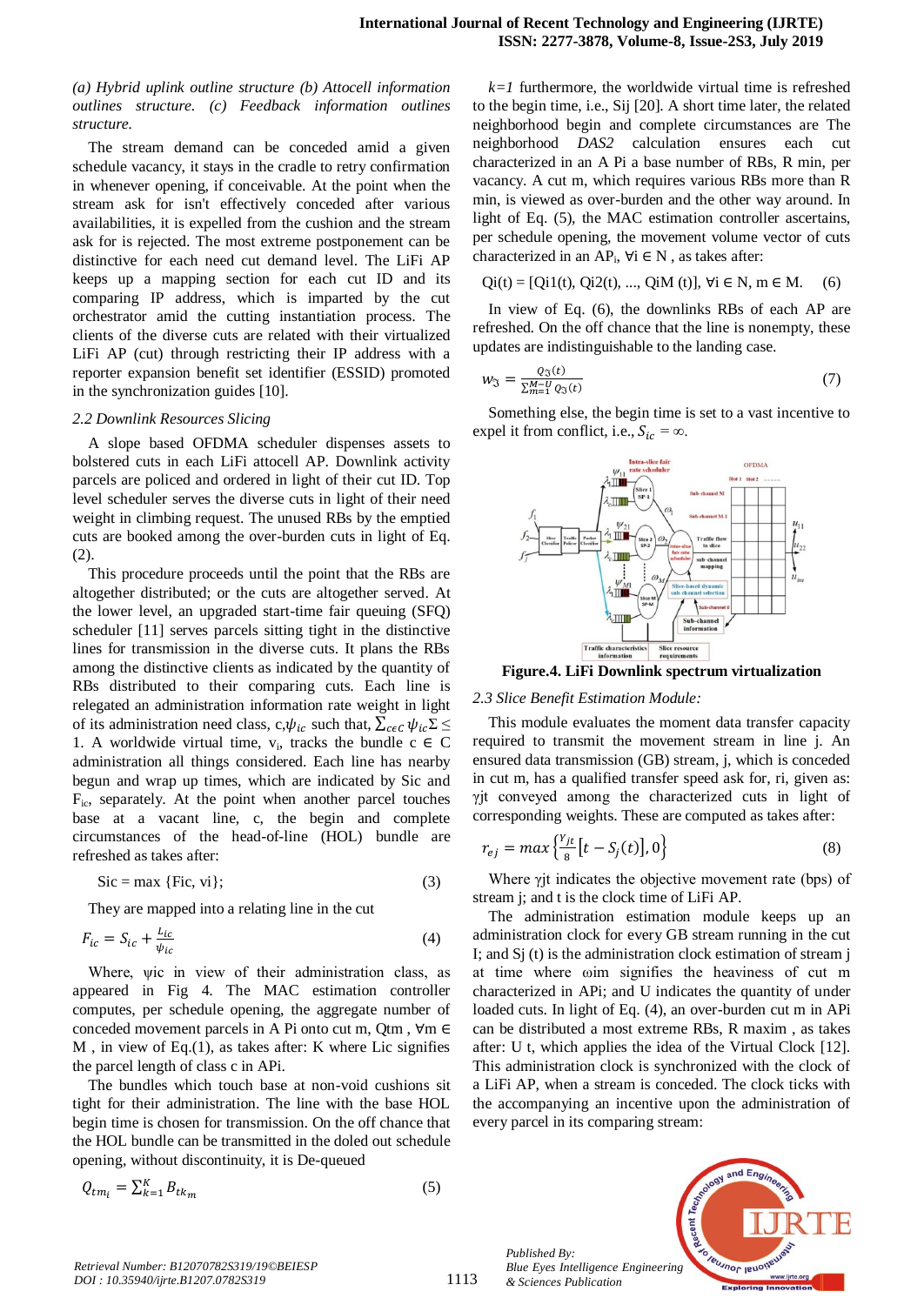$$
R_{max_{3}} = R_{min_{3}} + \left[ \left( N_{i}^{eff} - \sum_{j=1}^{U} R_{3} \right) w_{3} \right] \tag{9}
$$

Where  $N_i^{eff}$  indicates the quantity of successful RBs in API; and Rim means the RBs required for the under loaded cut m in  $AP<sub>I</sub>$ . In view of Eq.(8), the quantity of RBs can be resolved for all the bolstered cuts in every a pus. Each cut is doled out an administration need weight in light of its movement load and sort. At each sub-outline (schedule vacancy), the where  $A_j$  is the administration clock addition of stream j, upon the administration of bundle with size of  $L_i$ bytes; and  $\gamma_{im}$  is the estimation rate (in bps) for stream j. For the administration clock, this esteem ought to be the objective rate,  $\gamma_{it}$ . A different variable records the virtual time of stream j as opposed to stamping each arrived parcel with its virtual time, as in [13]. A few parcels might be dropped because of their infringement of greatest dormancy The administration clock edges the administration rate of stream j inside its objective movement rate.

#### *2.4 Slice Implementation Module to the QOS:*

This module keeps up a QoS clock for each conceded GB stream. The QoS clock is introduced with the clock of LiFi AP, yet increments with the esteem chosen by the diverse estimation rate characterized in Eq.(10), given as takes after:

$$
A_j = \frac{8 \cdot L_j}{r_{\min_j}}\tag{10}
$$

Where  $r_{min_i}$  means the base saved movement rate of stream .The QoS clock implements the administration rate of stream j to meet an ensured esteem. The QoS authorization module separates the transmission capacity of stream into ensured bandwidth (GB) and non-ensured data transmission (NGB) in view of the estimation of the QoS grouping and attocell ID, as appeared in Figure 3b. The synchronization is acknowledged when the arrangement design is recognized by UDs. The uplink casing of UDs comprises of UD ID, preparing succession, attocell ID information, as appeared in Figure 3c. After getting the synchronization arrangement, the UD sets its check to transmit in its assigned vacancy. The preparation arrangement empowers the UDs to recognize the SNR and the intensity of got and transmitted signs. This data is utilized to assess the nature of channel conditions. Amid the CSMA/CA stage, the planning synchronization work (TSF) determined by the IEEE 802.11 standard guarantees the synchronization among the fighting low need UDs. The TSF work is utilized for synchronization by occasionally trading data through reference points containing timestamps. The UDs which have low-information rate involve more broadcast appointment, contrasted with the UDs with a higher information rate and a similar bundle estimate [36]. The broadcast appointment, aki , is the part of channel clock, Stj, given as takes after: time get to designated to stream j j created by UD k, which is bought in with cut's SP administrator I in one-moment interim, given as takes after:

$$
r_j^{GB} = \min\left\{r_j, \frac{r_{\min_j}}{8}(t - S_{tj})\right\}, S_{ti} < t;
$$
\n
$$
r_j^{GB} = 0, S_{tj} \ge t;
$$
\n
$$
(11)
$$

$$
r_j^{NGB} = r_j - r_j^{GB} \tag{12}
$$

The transfer speed demand of BE stream is viewed as dependably as NGB. The transfer speed of GB stream can be separated into two where  $\gamma$  I signifies the ensured information rate of stream j created j by UD k; and ri signifies the physical transmission information rate parts in view of the postponement of its bundles. The transfer speed of a few parcels is ensured in the casing n, and the transmission capacity of UD k bought in with SP I. A client k produces a stream of whatever remains of stream bundles is ensured in the edge  $n + 2$  in view of the aggregate postpone prerequisite of stream j. j with various parcels,  $P_{ki}$ , is apportioned a broadcast appointment with an ensured information rate,  $\gamma_{ki}$ , as takes after:

#### *2.5 Uplink MAC Access Virtualization*

The uplink mixture TDMA-CSMA/CA MAC convention man-ages MAC get to in light of client and produced movement need.

$$
a_{kj} = \frac{P_i L_k}{r_k} + \text{OH}
$$
 (13)

The edge spaces are conveyed among the diverse uplink cuts in view of their need movement. The rest of the schedule openings in the casing are allotted to the diverse low need clients as indicated by the conflict procedure characterized in the CSMA/CA convention. A synchronization procedure is required to empower the distinctive UDs to transmit in their schedule openings and maintain a strategic distance from any crash amid the TDMA stage. Where dj and Lkj mean the postpone spending plan and the greatest parcel size of stream j, separately; and OH indicates the overhead time required to transmit the additional control, acknowledgment and synchronization bits alongside the payload of stream j. In view of Eq.( 2), the required broadcast appointment to cut I can be figured as takes after: An entire outline for an indoor ultra-thick VLC arrange is presented in [14], which incorporates a full synchronization process. This is organized at framework and cell levels to alleviate between cell obstruction and dodge medium access impacts in each attocell, individually.

$$
a_i = \frac{\dot{Q_t}}{\sum_{i=1}^{M} Q_{t_i}}\tag{14}
$$

The procedure synchronizes where the required broadcast appointment to UD k can be ascertained as the range allotment with the diverse LiFi APs and the client's access to the transmission medium in each LiFi cell utilizing TDMA. takes after:

$$
a_{kj} = \frac{q_{tkj}}{q_{t_l}'}\tag{15}
$$

The leader of the uplink super frame contains data that empowers the UDs to synchronize with the clock of their LiFi APs, as appeared in Fig. 3a. A LiFi attocell is doled out a special identifier (ID) in light of its AP's position organizes. A known piece design speaking to a synchronization succession is presented toward the start of each TDM outline (i.e. time cycle) to empower UDs to get

*Published By: Blue Eyes Intelligence Engineering & Sciences Publication* 



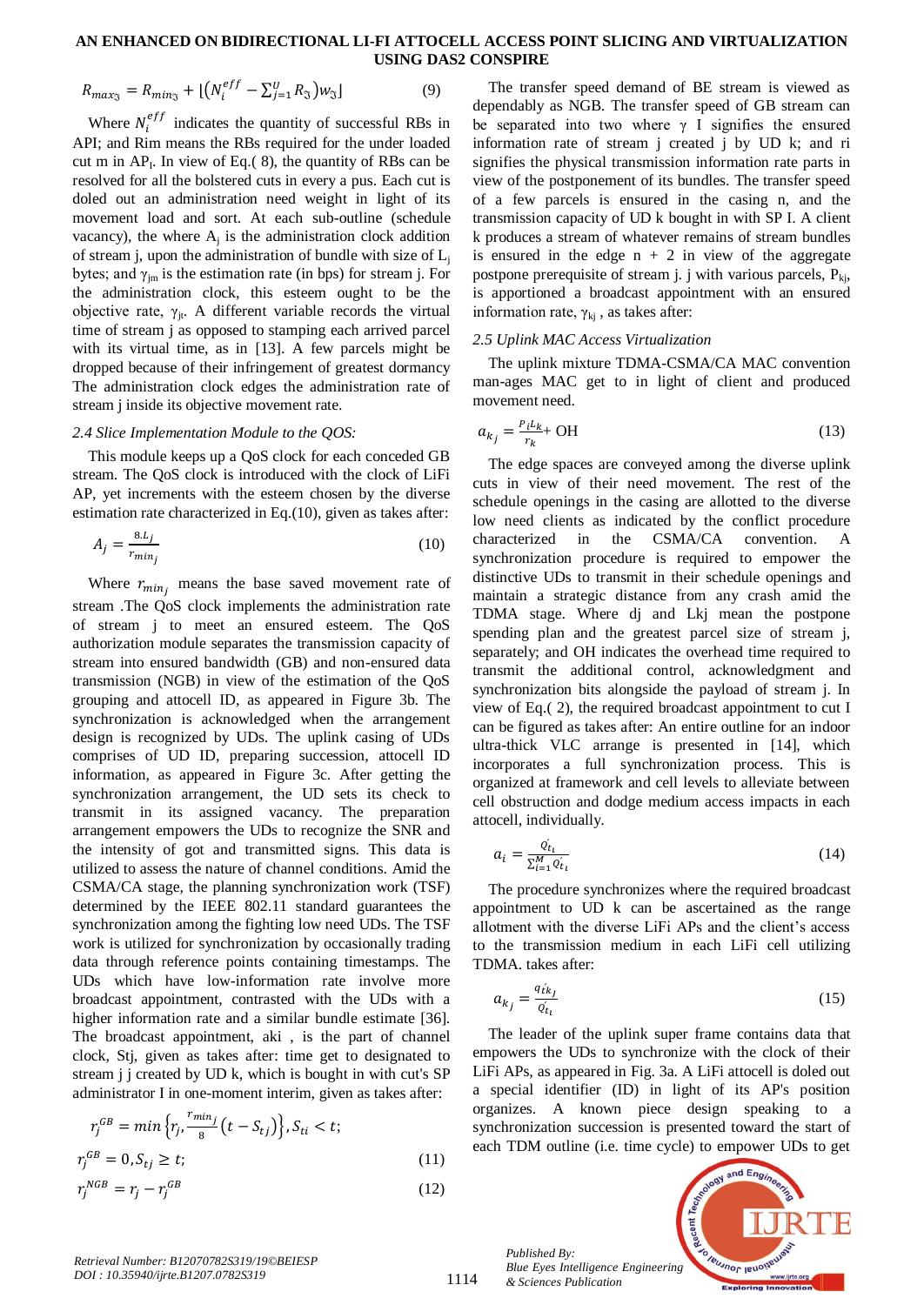to the medium. The example of the synchronization arrangement may have diverse lengths or has a particular example and same length. The uplink edge of the LiFi AP comprises of three sections: synchronization succession, preparing The UD k transmits in the CSMA/CA stage with a probability conversely corresponding to its base conflict window (C W min). The all through of UD k can be estimated in view of the measurable reports gathered each inspecting window of successful parcels transmission. The deliberate throughput of UD, k, γkm, is contrarily corresponding to its doled out C W min. A policed is created to change the C W min of UDs bought in with the diverse cuts to ensure their relative throughput subject to their cuts' maximal throughput. Generally, the MAC controller calculation screens the deliberate through put clients. The cuts are segregated over each super frame to limit the execution effect of asset designation and use in one cut over the others. A neighborhood bank can acquire from the worldwide bank in light of a need record, ωim, which can be computed as: ωEm. BLm The neighborhood bank can get tokens from the worldwide bank up to a specific credit, cm, which characterizes the most extreme number of obtained tokens. Essentially, a stream j can acquire tokens from the nearby bank up to a specific credit, cm j. The credit esteems guarantee decency among applications in obtaining tokens from the worldwide and nearby banks. At the point when the neighborhood bank and a stream have counters, Em and Em  $j = 0$ , this implies the token age rate rises to the stream information rate amid the casing. The neighborhood bank and the stream may acquire tokens from the worldwide and nearby banks up to a characterized charge constrain. Both the stream and the neighborhood bank should give various tokens with the goal that they can get tokens. As far as possible for a neighborhood bank dm and, dmj, for a stream j on cut m are set to negative qualities, so vindictive nearby bank or stream in a similar cut can't influence the QoS of other all around carried on streams in the cut [15]. The e-TBFQ plot misuses the factual multiplexing of conceded streams in cuts to enhance the general data transfer capacity usage of the LiFi uplink range.

#### *2.6 SDN Controller Function*

The fundamental SDN controller work comprises of checking some basic parameters identifying with bolstered cuts and their clients movement administration in each LiFi AP. The checking procedure of virtualized LiFi APs is essential in instantiating and arranging downlink and uplink cuts while controlling and overseeing asset allotment in virtualized LiFi attocell APs. A brought together unit (CU) handles input data collected from UDs and also the system state to empower the distinctive VLC cells to get to the range. This plans to help solid multi user access in every cell. In this reference, the created organize design takes after the SDN idea with an essential plan to moderate between cell obstructions and enhance the nature of information transmission on the VLC remote medium. The DAS2 conspire uncovered some down-connection and uplink parameter data to the brought together SDN controller. The parameters per LiFi AP may include: I) cuts use level, ii) number of UDs and their activity stack per cut, iii) channel quality pointer (CQI) or (SNR) of each UD per cut, and iv)

inactivity of the most established parcel in the UD's line and its throughput.

The DAS2 conspire utilizes the examination of checked information to concede streams into bolstered cuts per LiFi AP. It likewise utilizes the data to plan UDs over the virtual RBs relegated to the distinctive cuts. The SDN parameters data which portrays uplink cuts in a LiFi attocell AP including the e-TBFQ parameters. This incorporates the charge, credit, nearby and worldwide banks counters, and in addition token produce rates characterized per cut in each LiFi AP. The SDN controller can progressively design uplink and downlink parameters to guarantee the QoS prerequisites of utilization bolstered on each cut characterized in LiFi APs.



**Figure 5. Asset cutting plan pseudo code: Complexity examination**

# *2.7 SDN Controller Operation:*

The brought together SDN controller keeps up the SDN parameters utilized for cutting by the DAS2 plot in databases. It can refresh the SDN parameters and present (characterize) new ones in light of new applications necessities. These parameters can be utilized to program assets assignment to the distinctive cuts made or instantiated in LiFi attocell APs. The LiFi AP assets are progressively shared and apportioned to the diverse cuts. The SPs give their administrations and application data prerequisites to the SDN controller, which are gotten through the northbound interface. The SDN controller designs the parameters of cuts or instantiates new ones in the applicable APs, which can all the more likely serve them. It imparts this data through the southbound interface to the neighborhood AP's controller. This updates asset distribution to the diverse cuts in LiFi APs, which can meet the QoS prerequisites of clients. It controls and deals with the assets of APs and designs them to adapt to organize elements and meet QoS prerequisites. The worldwide confirmation control component keeps running in the SDN controller to deal with the quantity of cuts arranged in each AP. The cuts (SPs) can actualize their stream level affirmation control to guarantee that streams with basic asset necessities don't endure, and perform elegant debasement in case of asset over-burden.

# *2.8 Airtime Abstraction Function:*

*Published By:*

*& Sciences Publication* 

The QoS of utilization's which run onto cuts characterized /instantiated in a LiFi attocell AP can be corrupted by various components. These incorporate the quantity of accessible RBs, channel quality conditions and kind of administration regarding deferral or throughput.

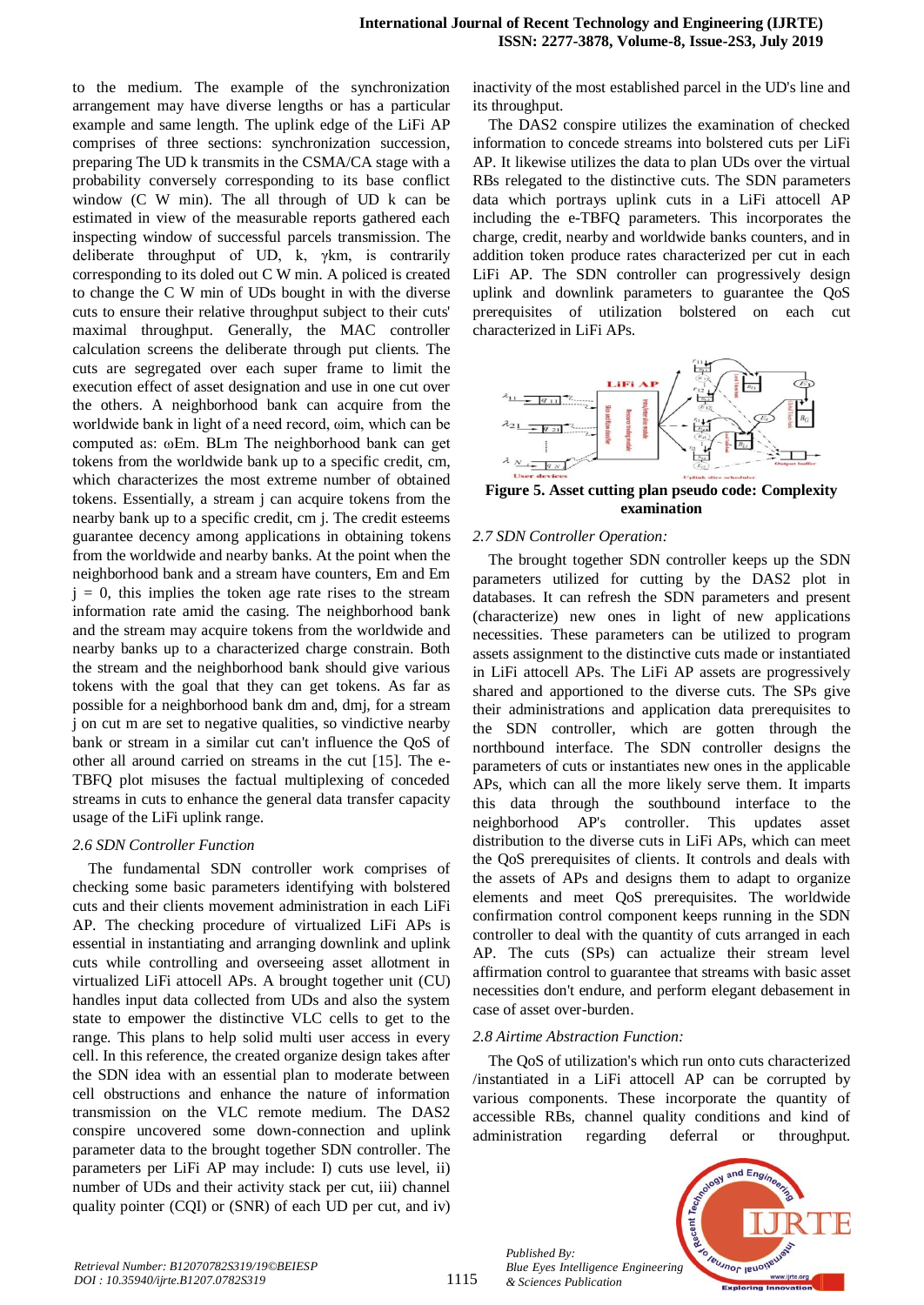Confirmation controller instrument ought to be sent in each LiFi AP to confine the affirmation of activity streams in view of the QoS necessities of uses running onto cuts upheld in each LiFi AP. The conceded clients are allowed a maximal adjust of decency and usage of administrations. Another stream with a broadcast appointment share,  $a_{ik}$ , can be confessed to transmit on the LiFi uplink channel subject to the accompanying limitation [16]:

$$
a_{K'j} + \sum_{k \in K} \sum_{j \in J} a_{k_j} \le EA,\tag{16}
$$

Where EA signifies the successful broadcast appointment of the LiFi uplink channel. It is characterized as the most extreme level of accessible broadcast appointment that can be apportioned to UDs; a′j. indicates the broadcast appointment share designated to stream j produced by UD k. These are found in the rate table kept up in the LiFi driver introduced in the UD, Sending the gathered parameters of UDs in stage 1 to the SDN controller, which ascertains the most extreme broadcast appointment limits for the dynamic UDs and sends them to the nearby AP controller and changing over the greatest broadcast appointment point of confinement of each UD to a transmission rate esteem in view of the accessible assets of LiFi APs. This powers the forming module in each UD to reset the transmitted rate point of confinement to the esteem implemented by the SDN controller. The forming module can be actualized by utilizing the Click particular switch, which straightforwardly controls the outbound movement from the UD interface.

# *2.9 Complexity Analysis*

The multifaceted nature examination gives a surmised arrange number to the activities or ventures to make and design cuts in each LiFi AP in an attocell organize, and in addition to ensure the objective QoS prerequisites for the two cuts and their UDs. To improve the unpredictability calculation of the DAS2 conspire, Figure 6 demonstrates the investigation for a cut LiFi attocell AP. The tasks underlining the DAS2 plot don't include framework vector increase and network reversal. Accordingly, the acknowledgment multifaceted nature of the DAS2 conspire is viewed as low, as clarified in Figure 6



**Complexity analysis**

The multifaceted nature of cutting downlink assets in a LiFi attocell AP requires various tasks of request O(MK), where M and K indicate the quantity of cuts and UDs,

individually. A similar number of tasks is required to gauge and authorize the QoS necessities of cuts and UDs in a LiFi attocell AP. It has roughly the many-sided quality of request O(MK). Be that as it may, he cutting procedure of uplink MAC access and range has the many-sided quality of request  $O(K K fcsma/ca)$ , where Kc means the quantity of fighting UDs in the CSMA/CA outline part, fCSMA/CA. The SDN controller runs every time frame,  $\Delta$ , to reconfigure the asset portion to cuts and their particular UDs to ensure their objective downlink and uplink throughput, as appeared in Figure 6. Therefore the unpredictability of the proposed DAS2 plot for a cut LiFi attocell organize including N cut LiFi APs is roughly of request  $O(NMK\Delta)$ . Various scalar tasks of request O(1) is additionally engaged with the procedure.



**Figure 7. Virtualized LiFi attocell get to arrange recreation condition in OMNeT++.**

# **3. SIMULATION AND RESULTS**

A reproduction situation has been produced in light of ns-3 and utilizing OMNeT++ [19] to ponder the performance of the proposed DAS2 conspire for cutting downlink and uplink assets in LiFi attocell systems, as appeared in Figure7. In the reenactment setup, 9 LiFi APs are dispersed in the indoor Optima lab room of size  $14 \times 6 \times 4$  (W  $\times$  L  $\times$ H), at the University-of-Edinburgh (UoE). The downlink what's more, uplink physical information rates of the LiFi AP are taken to be 19Mbps, individually. The channel picks up are created in view of the Lambert and display portrayed in. The model thinks about every flag reflection from the distinctive dividers. The principle parameters of the LiFi AP are outlined in Table 1, and in Section III with a half-force radiation point  $\varphi$ 1/2 = 60o and add up to number of OFDMA subcarriers,  $N<sub>SC</sub> = 1024$ . Three SPs are considered to share the assets in the LiFi attocell get to organize appeared in Figure 7.

Each SP has an application running on a cut in each of the distinctive LiFi APs to give administrations to their bought in UDs. The administration applications create downlink and uplink variable-bit rate (VBR), constant-bit rate (CBR), and best effort (BE) activity streams with normal information rates of 10Mbps, 5Mbps, separately. The UDs and IoT gadgets (IoTDs) are dispersed over the distinctive



*Retrieval Number: B12070782S319/19©BEIESP DOI : 10.35940/ijrte.B1207.0782S319*

*Published By:*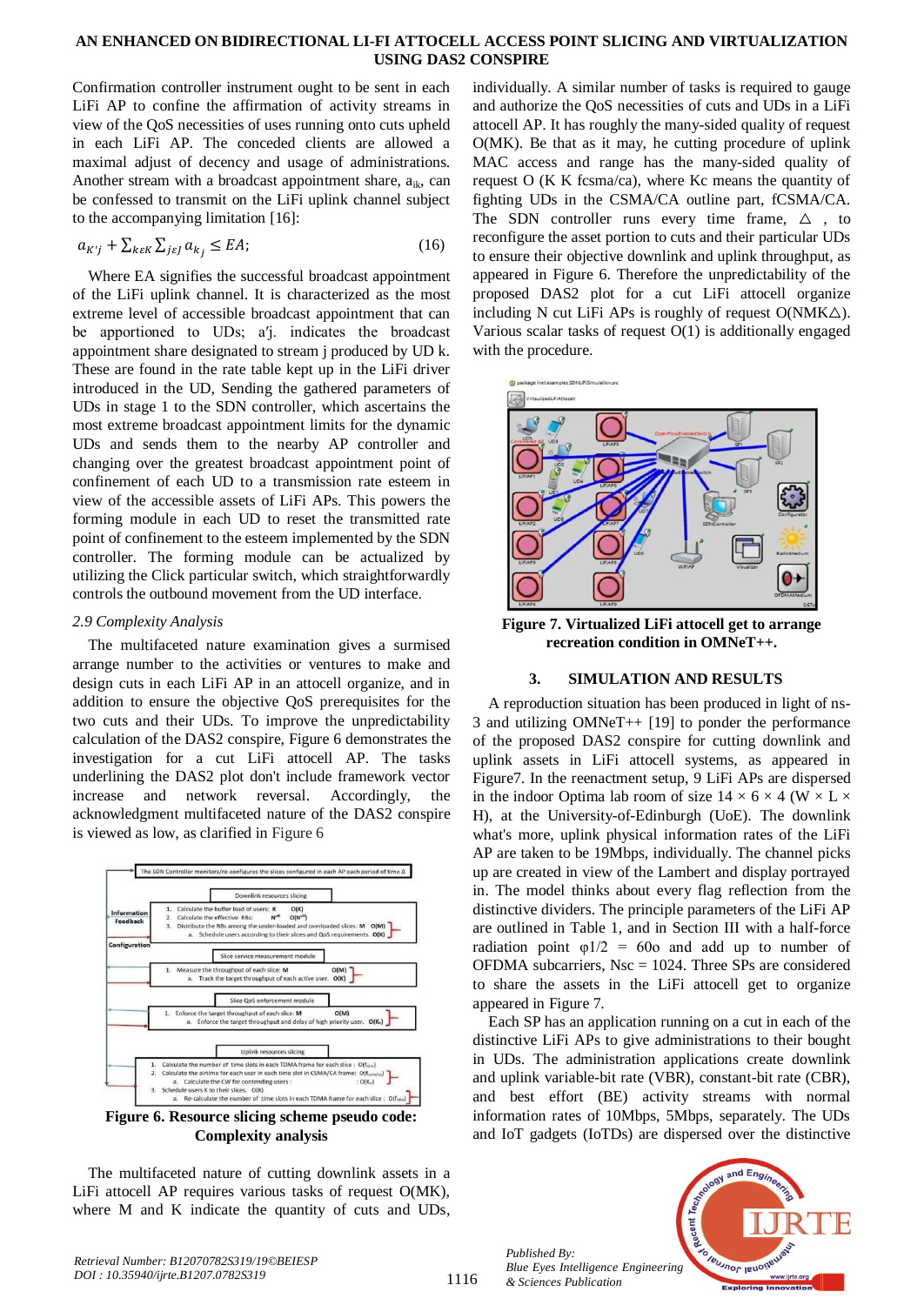attocell, with a higher thickness around the LiFi AP1 appeared in Figure 7. The parcel size of VBR, CBR and BE activity is taken to be 500, 80, 1500 bytes, individually. Various execution assessment situations have been led to exhibit the abilities of the DAS2 plan to help asset cutting/virtualization in LiFi attocell systems. In this examination contemplate; the directed reproduction investigation centers around assessing the execution of the DAS2 plot in the LiFi AP1 appeared in Figure 7.

#### *3.1 Dynamic reasonable cut range assignment:*

This first scenario evaluates the ability of dynamic reasonable RBs (subcarriers) distribution to dynamic cuts in view of their deliberate activity stack. A functioning cut has movement to transmit or process for UDs.



**Figure 8. Throughput of slices under dynamic traffic load variations**



**Figure. 9. Contracted throughput of slices ( S1 (45%), S2 (30%), S3 (25%)).**

The slices start to transmit different and 14 equal amounts of load at different times during the simulation. As a result, Fig. 8 shows that the slice (S1) is allocated almost the full downlink spectrum, when there is no traffic generated in the slices 2,3 (S2, S3) from  $t = 0$  to  $t = 30s$ . When, however, S2 starts to generate traffic at  $t = 30$ , the full spectrum is gradually allocated in a proportional and fair manner among active  $S1,2$  until t = 55. This trend of gradual dynamic fair spectrum allocation among slices continues, as generated traffic in S3 increases at  $t = 75$ . At this time, the 0Throughput of slices under different BE traffic loads different slices (S1, 2, 3) generate an almost equal traffic load and therefore they equally share the full spectrum. Thus, the downlink virtualization scheme could adjust the transmission rate of active slices based on their generated traffic load to guarantee fair throughput among them. This demonstrates that the proposed scheme ensures statistical resource multiplexing. It distributes the unused resources of slices with light load among the slices with high load. This increases, in turn, the total throughput of the LiFi AP, while ensuring the performance fairness among all the supported active slices.

*3.2 Fixed slice spectrum guarantee:*

This second scenario assesses the capability of the DAS2 scheme to guarantee the target downlink throughput level of S1, S2, and S3 agreed in the SLA with the ISP. S1, S2, S3 are guaranteed 45%, 30%, 25%, of the effective downlink spectrum, respectively. The UDs move a half meter per second among the different attocell toward the marked LiFi AP1 in the network shown in Figure 7. As a result, Fig. 9 shows that the required resources to achieve the contracted target throughput levels are guaranteed for each active slice. This enables SPs to provision guaranteed services for UDs with a guaranteed data rate level. Despite the UDs' mobility among the different attocell, the DAS2 scheme maintains the throughput of the different slices.

This demonstrates that the slices are completely isolated and traffic class and volume in one slice do not influence the throughput performance of other slices.

#### *3.3 Minimum slice spectrum guarantee:*

This third scenario assesses the capability of allocating a minimum through put to each slice based on a measured traffic class of the supported application, irrespective of the heavily generated best effort (BE) background traffic in a LiFi attocell. The minimum throughout (data rate) of slices S1, S2, S3 is taken to be 6 Mbps. The slices, S1, S2, S3, support guaranteed bandwidth application (NG−VBR), nonguaranteed bandwidth application. (N tt  $-$  V BR) and constant bit-rate application (CBR), respectively. The background BE traffic is generated across the slices using Pareto distribution with the Hurst parameter gradually increasing in this interval  $H = [0.54, 0.89]$ . As a result, Figure 10 shows that the DAS2 scheme guarantees a minimum throughput for S1, 3, which is required to



**Figure10. Throughput of slices under different BE traffic loads**

Support different traffic classes independent of BE traffic volume. When the BE traffic exceeds a specific volume level, the Ntt − V BR traffic rate generated on S2 falls below the minimum guaranteed throughput. This result demonstrates the control ability of DAS2 to maintain the resource ratio to the target throughput ratio of the different slices and applications providing guaranteed services to end UDs.

#### *3.4 Slice average delay guarantee:*

*Published By:*

*& Sciences Publication* 

This scenario assesses the capability of the DAS2 scheme to support delay constrained applications on virtualized LiFi AP slices. The slices S1,2,3 are configured to support VoIP

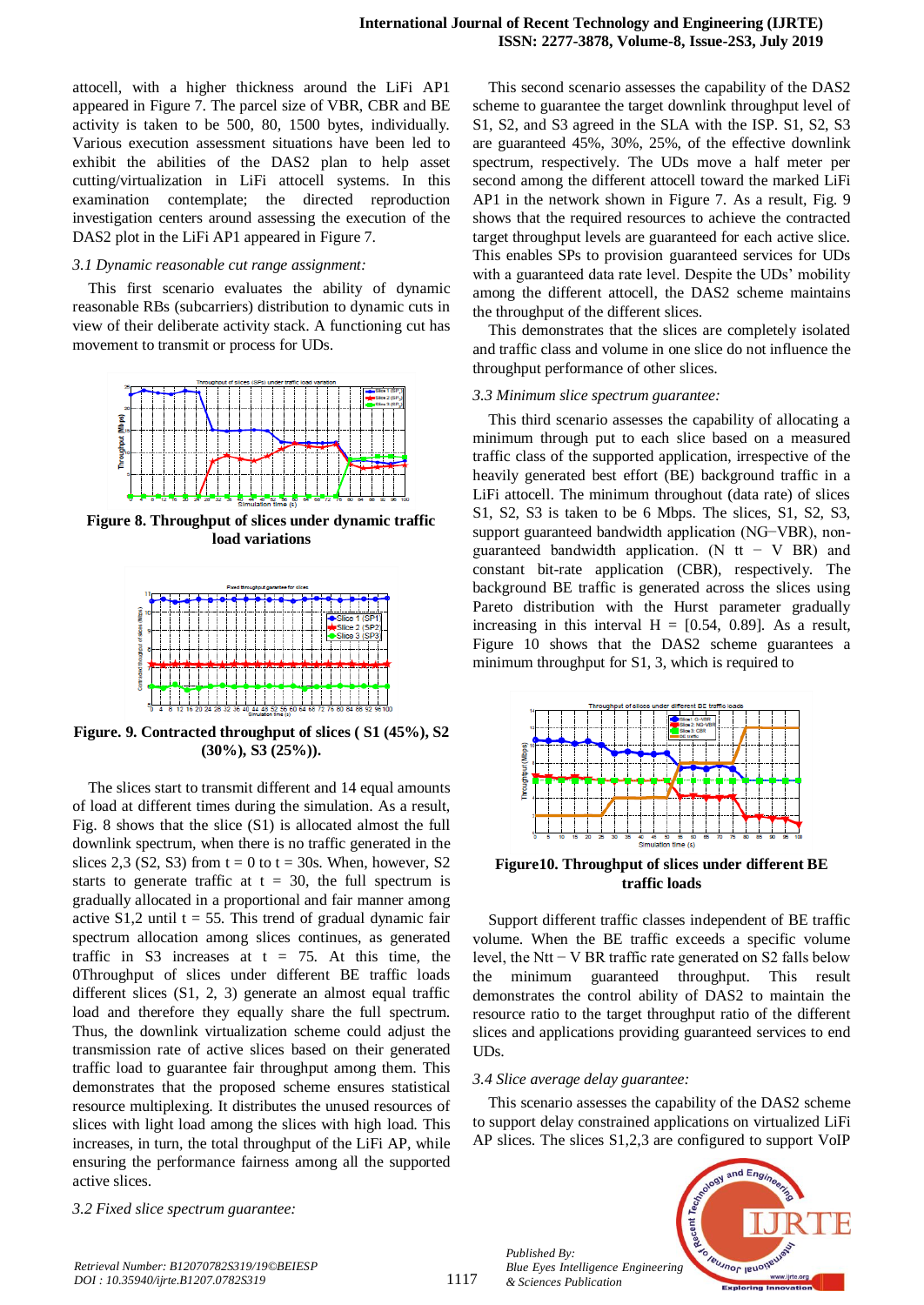application, guaranteed bandwidth (G-VBR) video traffic and BE traffic, with a maximum delay constraint of 20 ms and 40ms for S1,2, respectively, as well as an unlimited delay upper bound for S3, respectively. As a result, Figure 11 shows that the average delay of constrained traffic packets in each slice is guaranteed within the acceptable delay bounds of their application priority class. Generally, the achieved throughput and delay are based on the channel conditions of the LiFi UDs subscribed with each SP. However, the proposed DAS2 scheme guarantees the delay for each slice's SP based on the generated traffic class of supported applications. The obtained results show an elastic and rigorous control of LiFi downlink resources allocation for instantiated slices in the LiFi AP1 based on their measured traffic and QoS enforcement modules.



**Figure 11. Normal postponement of cuts under various movement loads**



**Figure12. Partial of cut broadcast appointment under various physical transmission rates**

Movement and QoS requirement modules. This makes it conceivable to share assets among the bolstered cuts in view of QoS imperatives to accomplish particular business targets. This empowers, thusly, the ISPs to adequately allot LiFi foundation assets to the distinctive SPs to expand their income and differentiate their administrations provisioning. Presently, we examine the aftereffects of the directed situations to ponder the execution of the DAS2 plot in virtual zing LiFi AP uplink asset. Different quantities of dynamic UDs are bought in with the distinctive cuts characterized in each LiFi AP. Notwithstanding, our investigation is centered around the execution of UDs may produce diverse movement classes. Jain Fair's Index (JFI), is utilized to assess the UL broadcast appointment decency crosswise over uplink streams and conceded streams inside cuts. JFI measures the varieties of UL divert time use in and crosswise over cuts, which is given as takes after:

The airtime utilization of UDs in the different slices is inversely related to their physical data transmission rates and least blockage window, C W min, allotted to them amid the MAC get to process. The produced movement is formed at the UDs and acclimated at the LiFi AP to give relative reasonable channel use among the UDs inside and across their cuts. The DAS2 plot distributes diverse cut weights to relatively shift the broadcast appointment among the dynamic UDs inside their cut.



**Figure 13. Fragmentary of cut broadcast appointment under changing offered activity stack.**

The DAS2 plot distributes diverse cut weights to relatively shift the broadcast appointment among the dynamic UDs inside their cut. This permits, thusly, reasonable co where ri means the entirety of the channel time part utilized by all UDs to transmit uplink movement in cut m; and M signifies the quantity of cuts. The execution of our proposed DAS2 in virtual zing LiFi AP uplink assets is contrasted with a non-virtualized LiFi AP (N-VLAP) running the same talked about up-connect mixture MAC convention. The accompanying subsections talk about the diverse directed situations to assess LiFi AP uplink assets cutting.

# *3.5 Varying uplink physical transmission rate:*

This first uplink assets virtualization situation assesses the effect of shifting the qualities of movement created by dynamic UDs on the broadcast appointment proportion of their cuts. Figure 12 analyzes the partial channel time of cuts which have UDs transmitting at various physical transmission rates. This exhibits the DAS2 plan can relatively control broadcast appointment assignment among UDs inside and crosswise over cuts. The DAS2 plan could ensure an equivalent level of broadcast appointment sharing among cuts, contrasting with a N-VLAP. This neglected to ensure the broadcast appointment usage among the UDs in the cuts and among the diverse cuts. The broadcast appointment use of UDs in the distinctive cuts is conversely identified with their physical information transmission presence of transport conventions with various prerequisites.

# *3.6 Varying uplink offered stack:*

*Published By:*

*& Sciences Publication* 

This situation thinks about the partial channel time of cuts under various uplink movement loads produced by dynamic UDs in the diverse cuts instantiated in each LiFi AP. The DAS2 plan could ensure an equivalent offer of broadcast appointment among the bolstered cuts in the LiFi AP, as



1118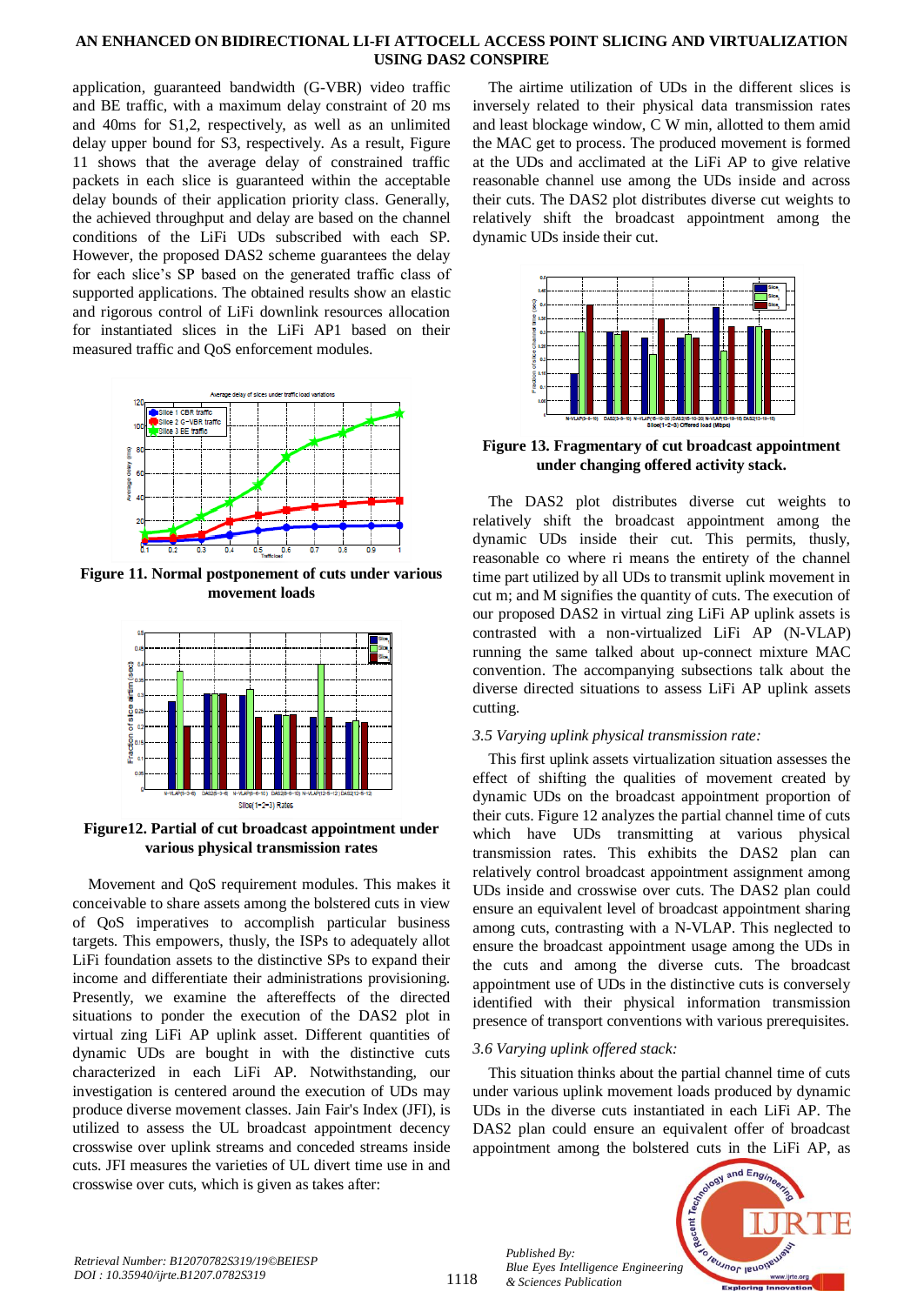appeared in Figure 13. Notwithstanding, there is a divergence in the usage of the fragmentary divert broadcast appointment in the N-VLAP. The parcel measure varieties affect the general sharing of broadcast appointment at the LiFi AP for the UDs in the diverse cuts. Without the DAS2 conspire the outcome demonstrates that the broadcast appointment use at the AP specifically relies upon the span of the uplink movement bundles created by the dynamic UDs in the diverse cuts. The DAS2 conspire controls uplink activity by allotting relative broadcast appointment utilization among the UDs in the distinctive cuts. This relies upon parcel factual multiplexing broadcasting live interface of UDs. The DAS2 conspire empowers the control of broadcast appointment among the UDs in the diverse cuts.

#### *3.7 Uplink range reasonableness sharing:*

This situation com-pares the decency in uplink broadcast appointment sharing among the UDs inside and crosswise over cuts instantiated in a LiFi AP utilizing the DAS2 plot for the same UDs accepting administrations in the N-VLAP. The adjusted JFI metric in Eq.(23) is utilized APs. It additionally distributes assets to dynamic cuts in a dynamic and autonomic way. The downlink and uplink assets are viably shared among the diverse cuts instantiated in the LiFi attocell APs. The DAS2 plot has broadened the half and half TDMAS/CSMA/CA MAC convention and the worldwide token bank to help LiFi uplink MAC access and range virtualization. The SDN controller gives the essential data criticism to influence the DAS2 to plot activity class mindful and in this manner distributes automically the assets to the distinctive dynamic cuts. The downlink and uplink movement bundles to process the broadcast appointment sharing reasonableness and varieties.



**Figure14. Broadcast appointment reasonableness correlations of DAS2 and N-VLAP.**

The ability of the DAS2 plan to guarantee corresponding reasonableness empowers an express control of the range proportions among the UDs given adequate accessible aggregate power transmission [17]. Therefore, Figure 14 demonstrates that the genuine broadcast appointment is nearly the same as the objective for various estimations of the base clog window, C W min. This outcome shows the capacity of the DAS2 plan to ensure reasonableness among the upheld cuts contrasted with the N-VLAP. The proposed DAS2 conspire keeps up the intra/entomb cut reasonableness list JFI more noteworthy than 0.97, while the decency list tumbles down to 0.6 in the N-VLAP. The DAS2 plot powerfully measures the broadcast appointment for each cut and adjusts its assets, which result in a more steady decency execution. It can't achieve the full channel limit, yet it can share the rest of the broadcast appointment decently.

# **4. DISCUSSION**

This situation looks at the effect of the DAS2 plot on the normal throughput of the LiFi uplink channel under an alternate number of UDs to the throughput of N-VLAP. Therefore, Figure 15 demonstrates that the DAS2 conspire accomplishes a superior throughput execution than the normal throughput in N-VLAP. The DAS2 plan can all the more likely use the uplink range of the diverse cuts by utilizing measurable multiplexing. This clarifies the expansion in the deliberate LiFi uplink throughput.

# **5. CONCLUSION**

This paper has acquainted the DAS2 conspire with help asset virtualization and cutting in LiFi attocell get to networks. It bolsters uplink and downlink asset cutting of LiFi are overseen by the nearby LiFi AP asset director. This keeps up the objective throughput and postponement of the distinctive bolstered activity classes on the cuts upheld in each LiFi AP in the LiFi attocell arrange. The got comes about demonstrate a critical change in the sharing of the downlink assets and uplink broadcast appointment decency, while keeping up the throughput level of the upheld cuts in each LiFi AP. The IEEE 802.11 circulated control work (DCF) progressively adjusts the base dispute window of fighting UDs to keep up broadcast appointment reasonableness. The acquired outcomes exhibit the ability of DAS2 to help a self-assertive number of cuts in a LiFi AP while ensuring the QoS prerequisites of uses running on the diverse cuts. The DAS2 plan can be incorporated into any LiFi AP to help various administrations, which can offer separated nature of-encounter (QoE) for end clients while utilizing LiFi assets in a productive, viable and segregated way. The directed research contemplate speaks to the initial step to show the possibility of the created DAS2 plan to help an autonomic remote asset virtualization design for virtual zing LiFi attocell get to systems. These qualities recognize the DAS2 plot from the other proposed cutting and virtualization approaches [18]. The proposed plot requires assist improvement to help numerous investigations to keep running on the same LiFi attocell organize, while ensuring the exercises of trials running on the diverse cuts detached from each other. The subsequent stage in this examination study will create dispersed asset virtualization calculations that can all the more likely improve asset partaking in LiFi attocell get to systems.

# **ACKNOWLEDGEMENT:**

Authors would like to express sincere gratitude to management and principal of S R Engineering College, for their support and encouragement to carry out the research work.



*Published By:*